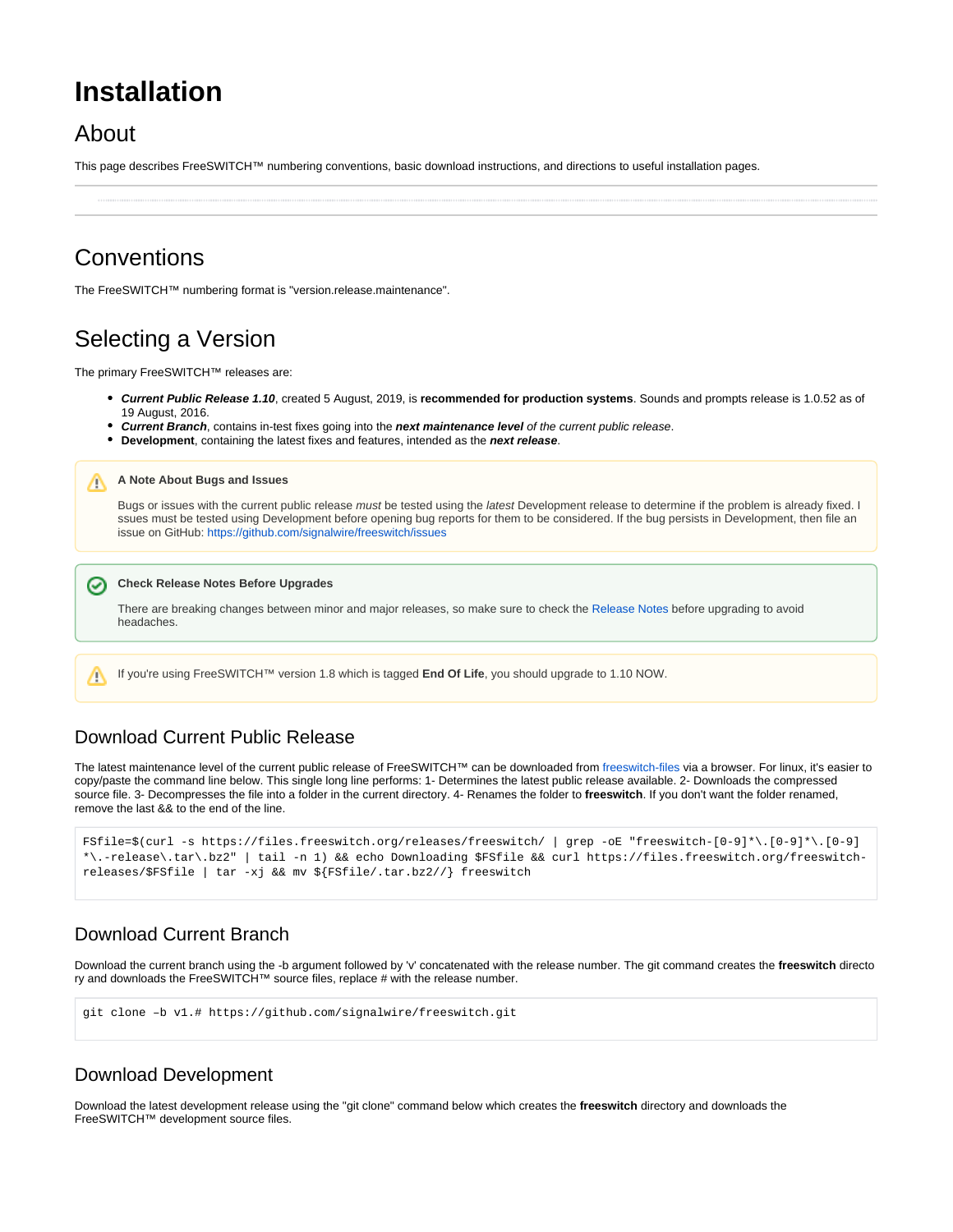git clone https://github.com/signalwire/freeswitch.git



If you're new to FreeSWITCH™ consider purchasing the [Mastering FreeSWITCH™ book](https://www.packtpub.com/networking-and-servers/mastering-freeswitch) and be sure to read this introductory article: [http://www](http://www.linuxpromagazine.com/Issues/2009/106/TALK-SOFT) [.linuxpromagazine.com/Issues/2009/106/TALK-SOFT](http://www.linuxpromagazine.com/Issues/2009/106/TALK-SOFT).

# Installation Methods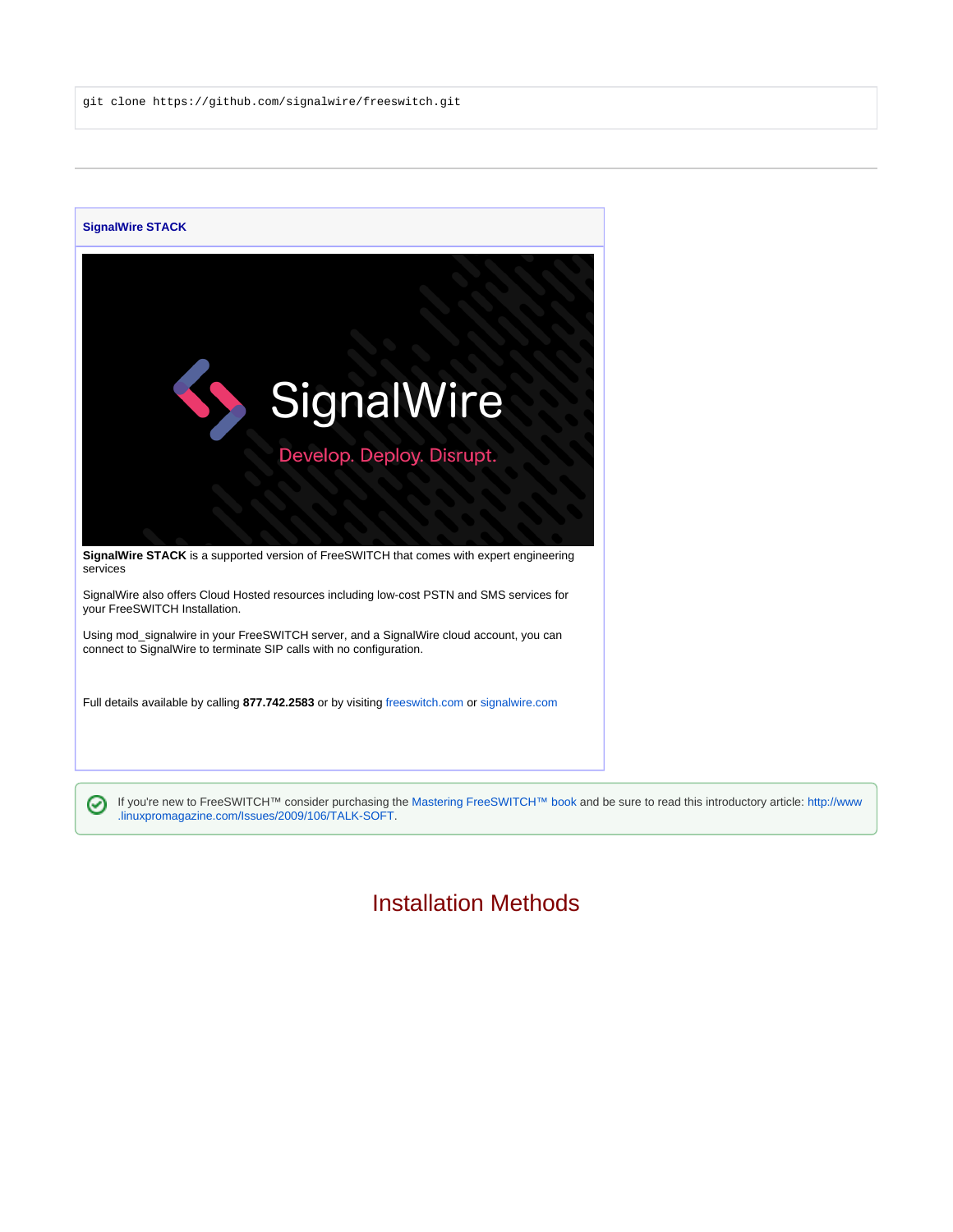#### **Pre-Built Binaries**

.

The easiest way to get FreeSWITCH™ is to install a pre-built package for your operating system, available for some [Linux](https://freeswitch.org/confluence/display/FREESWITCH/Linux) distributions and [Windows](https://freeswitch.org/confluence/display/FREESWITCH/Windows+Install)

### Debian 11 Package (FreeSWITCH 1.10)

[Debian](https://freeswitch.org/confluence/display/FREESWITCH/Debian) (preferred) The development team uses and builds against Debian. They recommend Debian because of its operationally stable, yet updated, kernel and wide library support.

# Centos 7 Package (FreeSWITCH 1.10)

[CentOS 7 and RHEL 7](https://freeswitch.org/confluence/display/FREESWITCH/CentOS+7+and+RHEL+7#CentOS7andRHEL7-CentOS7andRHEL7-Stable)

#### Windows

[Freeswitch Installer .msi](https://files.freeswitch.org/windows/installer/x64/)

The binary MSI installer is built for each release. You can also find sound [packages here](https://files.freeswitch.org/windows/installer/x64/sounds/).

#### **Compiling Source Code**

FreeSWITCH™ is available for source compilation on Unix , Linux, macOS, and Windows for the following reasons:

- Pre-built binaries are not available
- You want to see the entire process
- You want to build the Development version because you require the very latest features or patches, or wish to hack FreeSWITCH

# Debian 11 Bullseye Source

FreeSWITCH™ 1.10 depends on a number of libraries included with Debian 11, which is the distribution of choice for FS core development team. Follow the instructions on the [Debian](https://freeswitch.org/confluence/display/FREESWITCH/Debian) page; refer to [Debian Post-](https://freeswitch.org/confluence/display/FREESWITCH/Debian+Post-Install+Tasks)[Install Tasks](https://freeswitch.org/confluence/display/FREESWITCH/Debian+Post-Install+Tasks) for finishing touches.

#### macOS

There is an [installer](https://freeswitch.org/confluence/display/FREESWITCH/macOS+macFI+Installation) and comprehensive [macOS](https://freeswitch.org/confluence/display/FREESWITCH/macOS) guide containing instructions for setting up FreeSwitch™ on a Mac with features such as autostart, emailing voicemails and log management.

# **OpenBSD**

Special notes for building from source on OpenBSD.

### Smartos

Recently updated installation guide for [SmartOS](https://freeswitch.org/confluence/display/FREESWITCH/SmartOS)

### Windows

See Install From Source on [Windows Install](https://freeswitch.org/confluence/display/FREESWITCH/Windows+Install#WindowsInstall-InstallfromSource) page.

# Updating Binaries